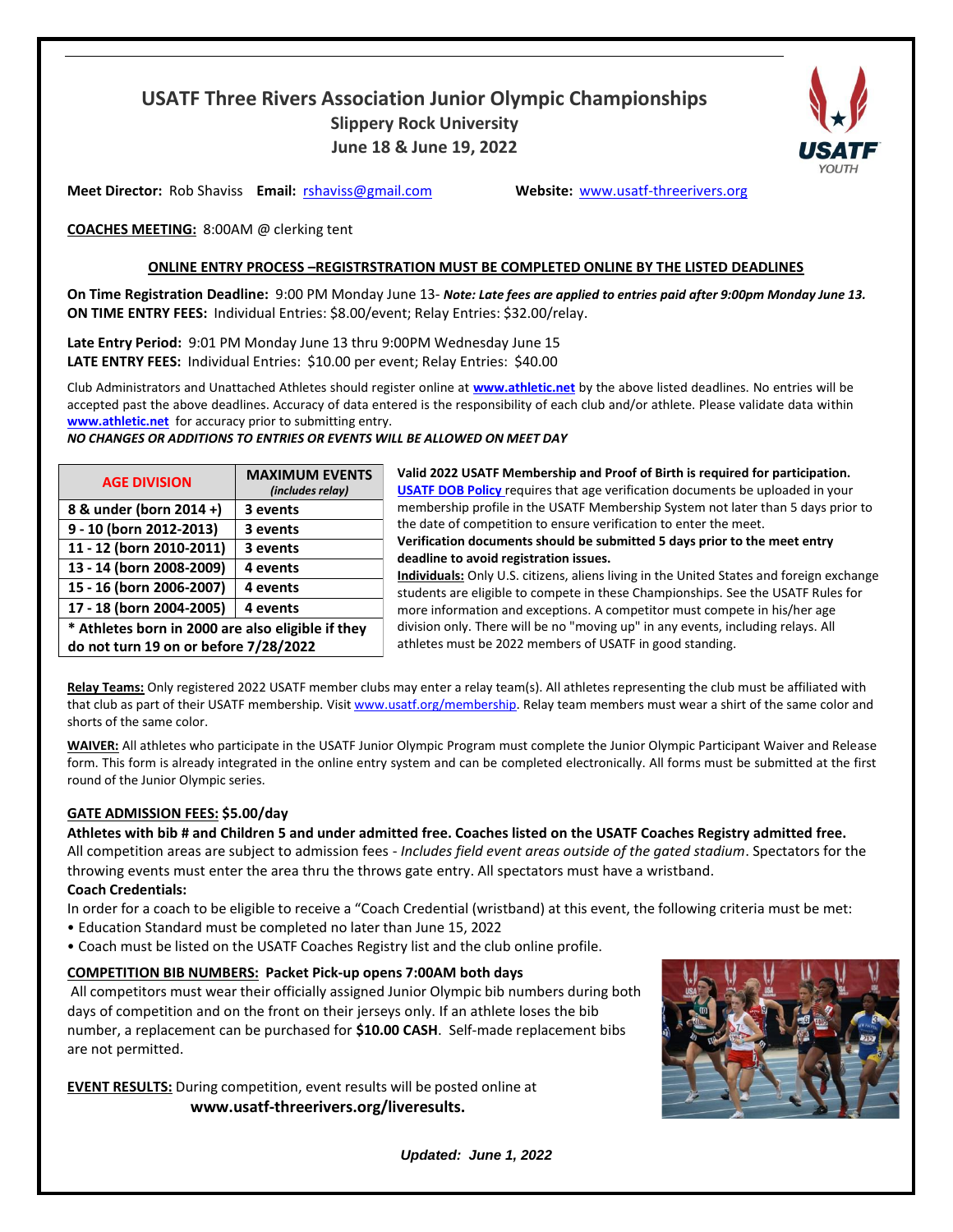**PROTESTS:** There will be a **\$50.00 CASH** fee for all protests. Protests must be submitted in writing and citing the appropriate rule to the Protest Referee at once and not later than 30 minutes after a result has been posted and/or announced. The protest fee will be refunded if the protest is upheld. Protest will be available at the admission table.

**AWARDS:** USATF Junior Olympic medals will be awarded to the top three (3) individuals and the top three (3) relay teams in each event of each age division.

**ADVANCEMENTS:** The top 6 individuals and relay teams in each event of each age division will advance to the USATF Region 2 championships to be held on July 7 thru 10 at Slippery Rock University, Slippery Rock PA. Advancements must be completed by declaring at [www.athletic.net](about:blank) by 9:00 PM Saturday June 25. Late Entry Period July 1 (9:01pm) thru July 3 - 9:00pm. Hammer Contestants Advance to Regionals

**NATIONAL JUNIOR OLYMPICS** will be held from Monday, July 25th to Sunday, July 31st, in Sacramento, CA. The top 5 athletes at the Region 2 Championships will qualify for the National Championships, in combined events the top 2 athletes will qualify. For combined events, 3<sup>rd</sup> place must meet the qualifying standard to advance. Information is available at:

https://www.usatf.org/events/2022/2022-usatf-national-junior-olympic-track-field-cha

#### *DIRECTIONS:*

From I-79, take Exit 105 (Slippery Rock). Turn left at the stop sign at the end of the exit ramp and follow State Route 108 north into Slippery Rock. At the traffic light, turn right onto Main Street. Follow Main Street to the second traffic light (Keister Road). Turn left onto Keister Road and proceed to the flashing light, where you will see a main entrance to campus.

Turn left at the flashing light and go onto the SRU campus. At the dead end, turn right. Proceed past the East Lake Parking Lot to Stadium Drive. Turn right onto Stadium Drive. Follow stadium drive by Jack Critchfield Park to the stop sign and make a left turn. The William Lennox Track will be to your right at the top of the hill (inside Mihalik-Thompson Stadium). Parking is available in the lots on your right. NOTE: All spectators must park in the bottom lots. Parking on top of the hill is reserved for Handicap and Meet Staff.

#### *Instructions to get started on athletic.net*

**Athletic.net is a resource for Track & Field and Cross-Country coaches, offering free statistic tracking, easy meet registrations, free meet managers, and free tools to simplify common coaching tasks.**

#### **1. Sign up for a free coach account (if you do not have one)**

- Go to: [www.athletic.net](about:blank)
- Click on 'Log In' in the upper right-hand corner, and then click 'Sign Up' on the bottom of that screen.
- Complete the signup wizard
- After receiving the confirmation email, go on to #2

## **2. Add meets to your season calendar**

- Log In to Athletic.net
- Navigate to your team home by clicking your name in the upper right-hand corner to open the side menu, and then the home icon next to the appropriate team.
- Click "Add a Meet" in your calendar box
- In the search bar, enter USATF Three Rivers Association Junior Olympic Track & Field Championship
- Click on the meet to expand it, and click the button to add it to your calendar
- Repeat this process for the rest of your season calendar.
- Verify that your calendar is correct. Click on a Meet, then the pencil icon to make corrections to a meet or use the trash can icon to delete a meet.

#### **3. Enter team roster**

- Open the side menu by clicking on your name.
- Click on your team and then click "Edit Athletes" from the list of links for your team.
- Add athletes to the roster manually, or upload your roster using the "Upload Athlete Roster" option

## **4. Register athletes for the USATF Three Rivers Association Junior Olympic Track & Field Championship**

- Locate USATF Three Rivers Association Junior Olympic Track & Field Championship on your team's main Track & Field page and click on the meet name.
- Click "Register Athletes"
- Click on an event name, or athlete name to begin registering
- Choose the correct division to enter athlete in
- Entries will be saved automatically. *For meets that collect entry fees online, be sure to enter payment information if you want your entries to be accepted.*
- Use the "Add an Athlete" buttons to add athletes to your roster if needed**.**

**You can freely use this meet registration feature of Athletic.net for all your meets. The host team can download them from the website for free.**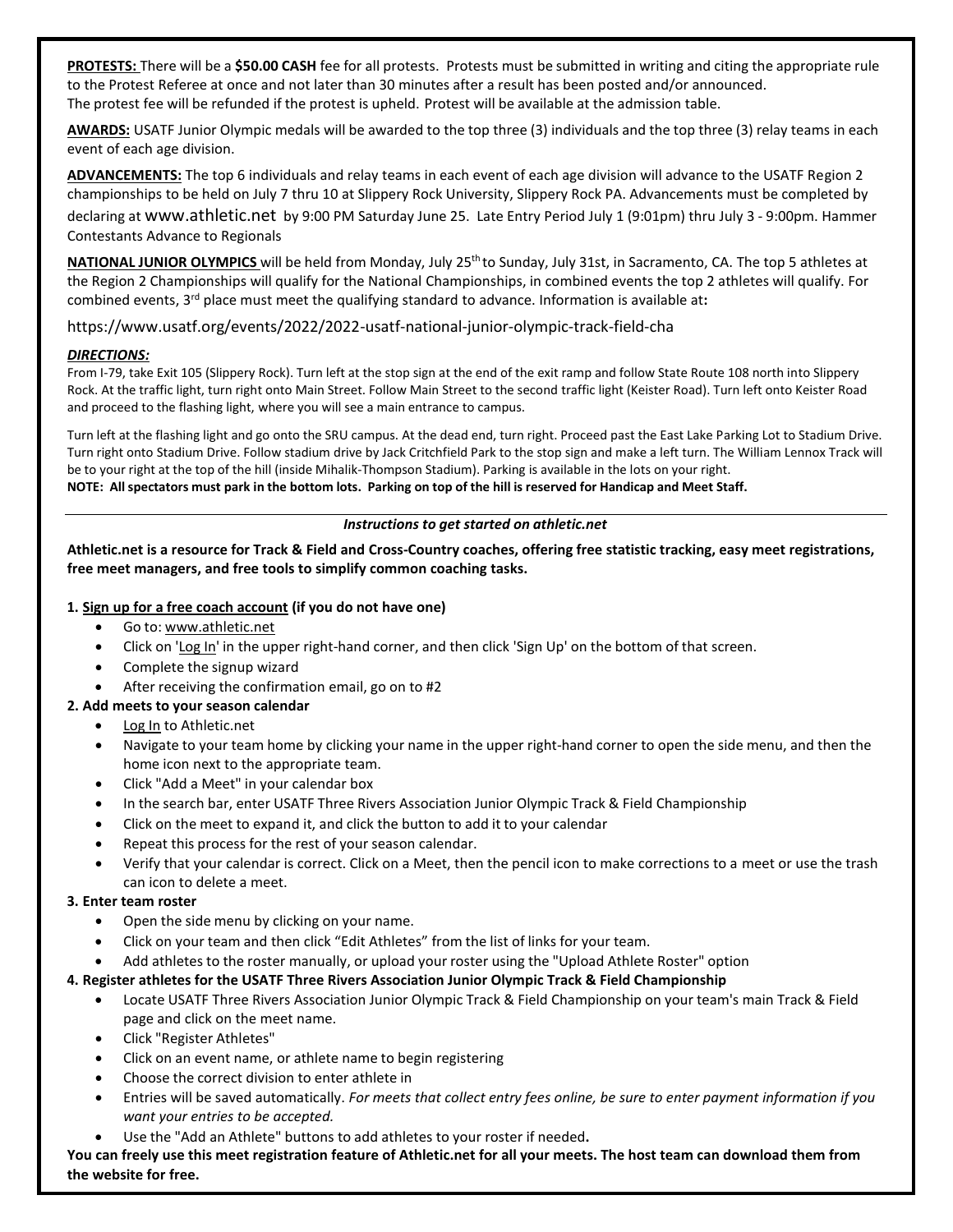## **EVENT CHECK-IN**

**The times listed above are to be used as a guideline. Events won't be called before that time but could be called later. Athletes, parents, and coaches need to be aware of what events are taking place on the track and in the field events to ensure all athletes are properly checked into their events on time. If you are unsure, visit the field event venue for field events or check with the head clerk for track events.**

- Check-in will be 45 minutes prior to the event. All athletes must listen for the announcements.
- Athletes must report "Race Ready". No bags or personal items. All electronic equipment is prohibited in the competition areas.
- Calls will be as follows:
	- o **1st Call** Athletes should report, check in with the clerk in the tent and warm-up on the infield
	- o **2nd Call** Athletes should all be checked in by the clerk in the tent
	- o **Final Call** All athletes should be checked in and in the clerking tent. Heat/lane assignments and hip numbers.
- **The event will be officially closed by the clerk of course no sooner than 5 minutes after the final call. If an athlete has not reported by this time, he/she will be scratched.**
- **Event Conflicts – if your athlete is in two events happening at the same time**
	- $\circ$  The ATHLETE must check into BOTH events check in with the head clerk for track events and head official at **the field event**
	- o **Inform BOTH officials of the conflict**
	- o **Meet staff will assist the athlete to manage the conflict.**
	- o **Remember to inform all officials involved – meet management can't assist if they don't know about the conflict**
	- o **Immediately after completing a running event, you must return to your field event**
- **If athletes are in two events in close proximity**
	- $\circ$  For two track events tell the clerk you are checking in for both events at the same time
	- o **For a track and a field event use the procedure for the conflict above.**
- No parents or coaches will be allowed in the clerking area.
- Upon closing of a preliminary round track event by the clerk of course, those preliminaries having eight (8) or fewer contestants will be passed on to finals. In such cases only athletes properly checked into the event by the clerk of course prior to closing the semi will be allowed to compete in the final. **In this instance, the final will be conducted at the scheduled time for the preliminary round.**
- **Relay Check-in:**
	- o **All four members must report together race ready, in uniform and wearing their bib number**
	- o **Uniforms will be reviewed per rule 302.3.d**

## **HEAT/LANE ASSIGNMENTS**

Heat/Lane Assignments will be done according to USATF Rule 303.1.k

The following procedure shall be used in assigning lanes:

- The first round is random draw even if the event is a final
- Seeding of Finals
	- $\circ$  The inner 4 lanes (3-4-5-6) will be random draw on the highest ranked competitors based on the ranked list for forming heats for the round
	- $\circ$  The 2<sup>nd</sup> Draw is a random draw for lanes 2 & 7
	- $\circ$  The 3<sup>rd</sup> Draw is a random draw for lanes 1 & 8

| <b>ADVANCEMENT TO FINALS</b> |                                              |  |  |  |  |  |  |
|------------------------------|----------------------------------------------|--|--|--|--|--|--|
| <b>Trial Heats</b>           | <b>Advancement Formula</b>                   |  |  |  |  |  |  |
|                              | Run as Timed Final at scheduled prelim time  |  |  |  |  |  |  |
| 2                            | First 3 Finishers/heat + next 2 best times   |  |  |  |  |  |  |
| 3                            | First 2 Finishers/heat $+$ next 2 best times |  |  |  |  |  |  |
|                              | First Finisher each heat + next 4 best times |  |  |  |  |  |  |